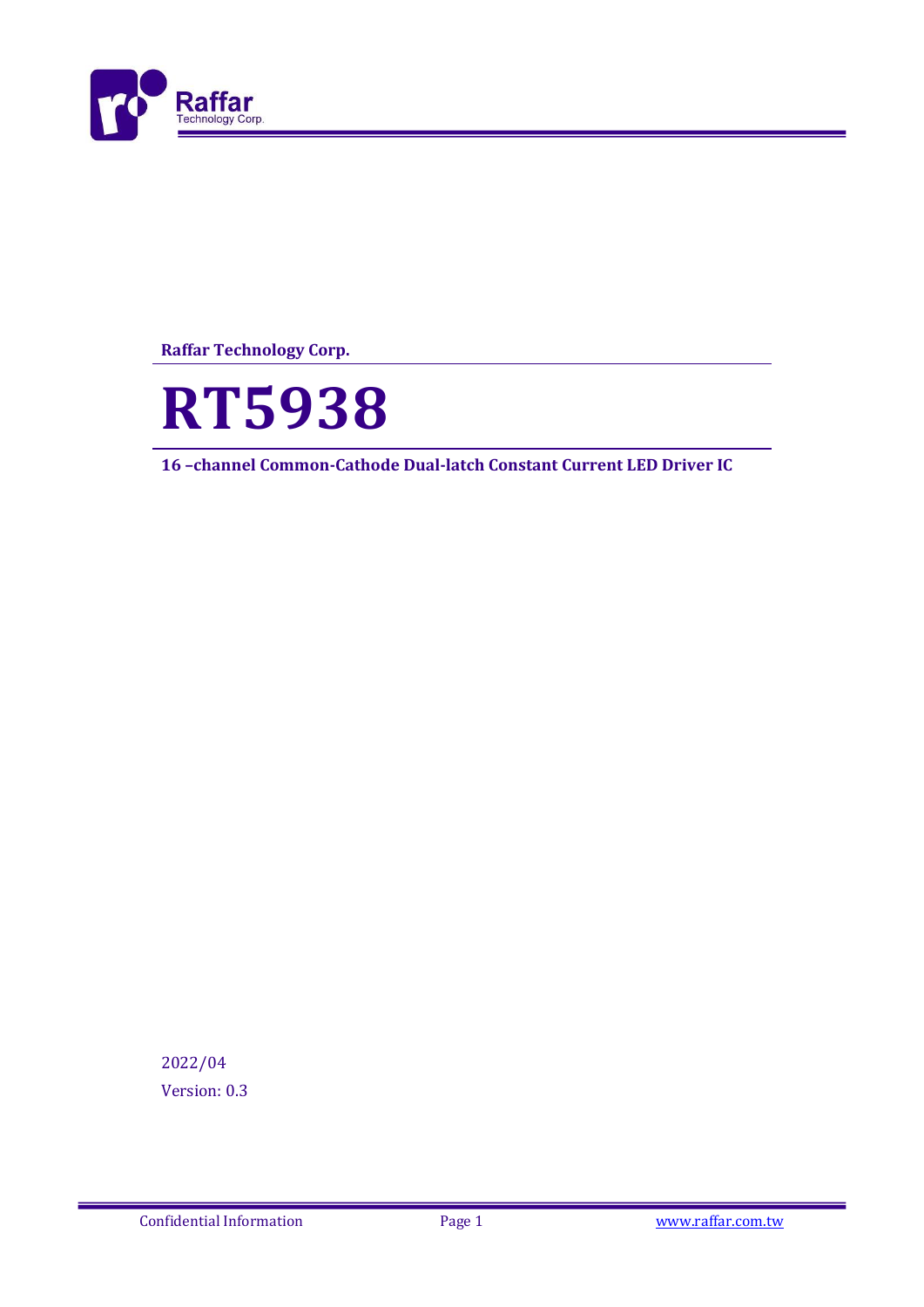

### **Description**

RT5938 is a common-cathode constant current LED driver with dual-latch technology to raise the visual refresh of time-multiplexing LED display. The 16 constant current outputs of RT5938 are kept from influence of loading effect. The output current can be optimized by setting an external resistor and adjusted by 6-bit current gain.

With error detection, RT5938 can detect individual LED for both open- and short-circuit errors.

In addition, RT5938 also integrates circuit of eliminating ghost image and relieving LED cross bright line caused by LED defected.

## **Applications**

Indoor and outdoor full color LED display

## **Package Information**

| No. | Part No. | Package                 |  |
|-----|----------|-------------------------|--|
|     | RT5938SS | SSOP24-150 mil-0.635 mm |  |

#### **Features**

- Supply voltage :  $2.8V \sim 3.8V$
- 16 constant current outputs
- Constant current output range : 4~30mA @ 3.8V VDD 4~20mA @ 2.8V VDD
- 64 steps current gain adjustment
- Dual-latch technology to increase the visual refresh rate
- Anti-ghost circuit
- Eliminating bright line caused by defected LEDs
- LED open/short detections with threshold levels
- Power-saving technology
- Fast response of output current
- Accurate constant output current driving: -Channel to channel:  $\pm 1.0$  % (Typ.) -Chip to Chip:  $\pm 1.0$  % (Typ.)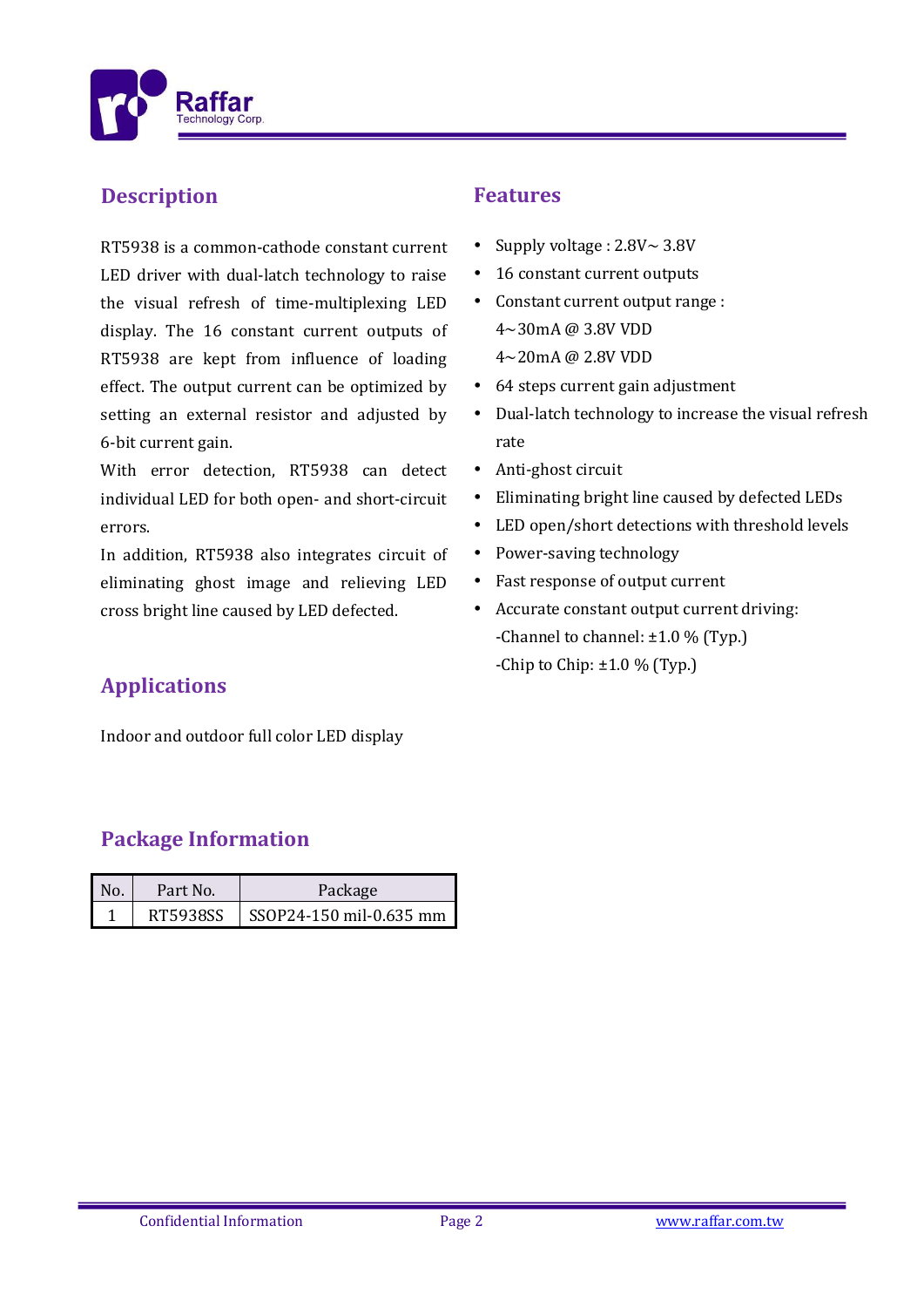

# **The Design Structure of Common-Cathode LED Display**

The structure below shows the N-row multiplexing common-cathode LED display application with RT5938. RT5938 is controlled by the command data composing of DCK and LAT as well as DAI and DAO for image data. In the meanwhile, OUT0~OUT15 switch to different scan by RT5988 for displaying the image data.

#### **Note: The REXT resistor of RT5938 must be pulled down to GND**

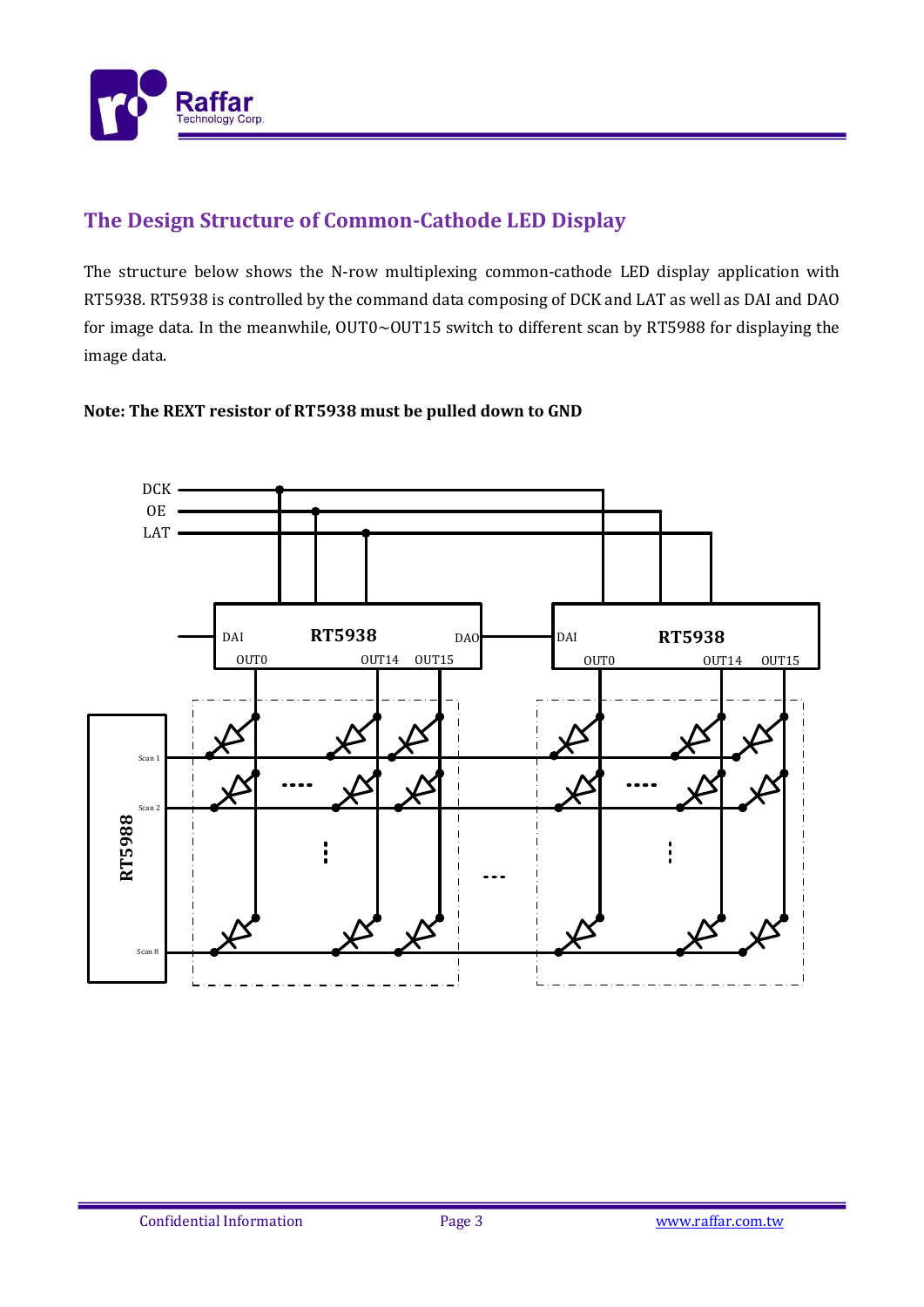

# **Package Outline Drawing**

# **SSOP24 Dimension**(**150 mil-0.635 mm**)



| ଝା<br>O 0.10MM C<br>ਵੀ<br>$\frac{B}{2}$<br>$\epsilon$    |                  |             |               |             |  |  |  |
|----------------------------------------------------------|------------------|-------------|---------------|-------------|--|--|--|
| $0.25$ MW<br><b>GAUGE PLANE</b><br>₹٥<br><b>DTEAIL A</b> |                  |             |               |             |  |  |  |
|                                                          | Millimeters (mm) |             | Inches (in)   |             |  |  |  |
| Symbol                                                   | Min              | Max         | Min           | Max         |  |  |  |
| $\boldsymbol{A}$                                         | 1.35             | 1.75        | 0.053         | 0.069       |  |  |  |
| A1                                                       | $0.10\,$         | 0.25        | 0.004         | 0.010       |  |  |  |
| A2                                                       | ---              | 1.50        | ---           | 0.059       |  |  |  |
| $\, {\bf B}$                                             | 0.20             | 0.30        | 0.008         | 0.012       |  |  |  |
| $\mathsf C$                                              | 0.18             | 0.25        | 0.007         | 0.010       |  |  |  |
| ${\bf D}$                                                | 8.56             | 8.74        | 0.337         | 0.344       |  |  |  |
| ${\bf E}$                                                | 5.79             | 6.20        | 0.228         | 0.244       |  |  |  |
| E1                                                       | 3.81             | 3.99        | 0.150         | 0.157       |  |  |  |
| $\mathbf e$                                              | $0.635$ (BSC)    |             | $0.025$ (BSC) |             |  |  |  |
| $\mathbf{L}$                                             | 0.41             | 1.27        | 0.016         | 0.050       |  |  |  |
| $\boldsymbol{\theta}$                                    | $0^{\circ}$      | $8^{\circ}$ | $0^{\circ}$   | $8^{\circ}$ |  |  |  |